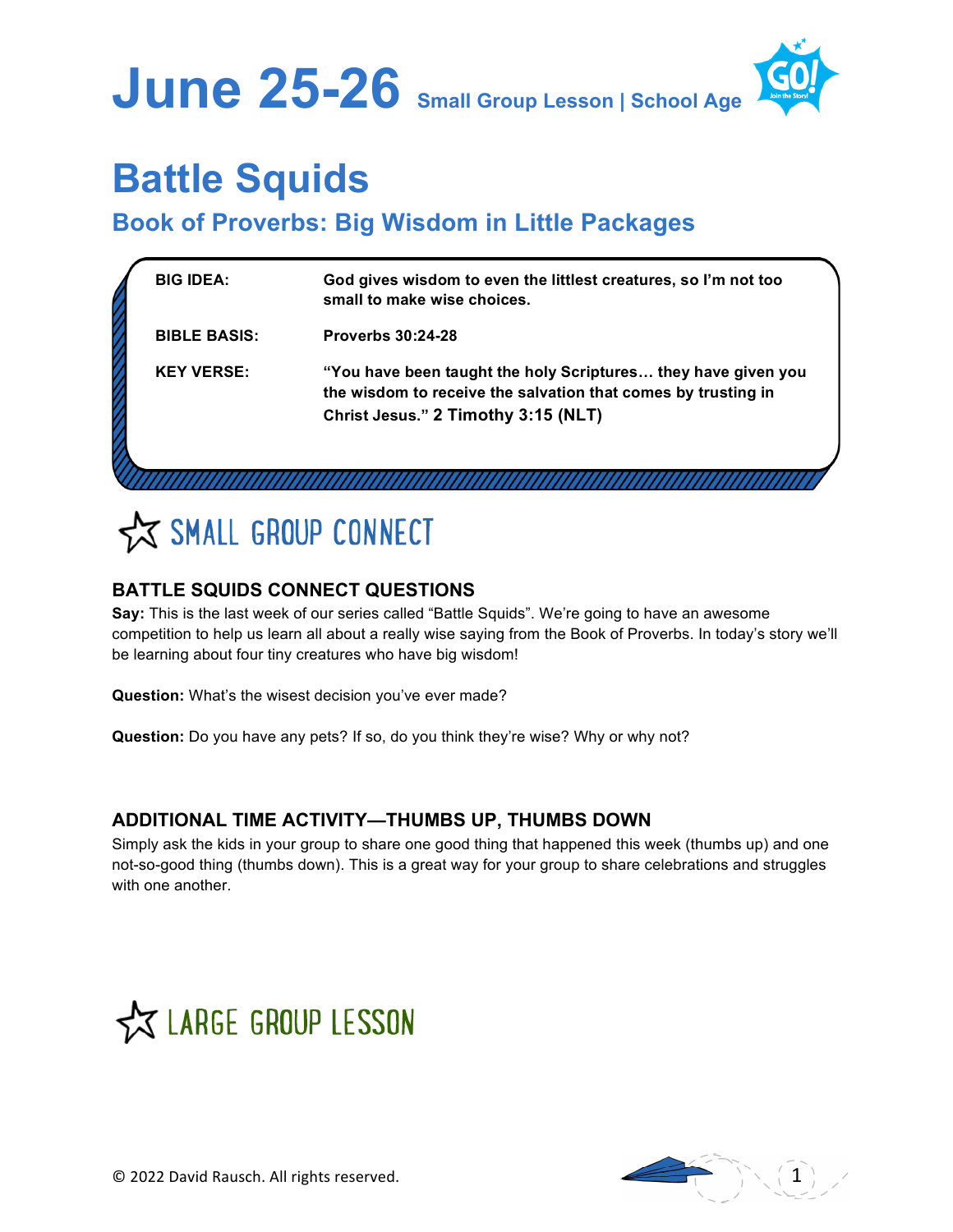



# **X SMALL GROUP ACTIVITIES**

## **STORY QUESTIONS**

#### **For Younger Kids:**

- 1. What did you like best about this proverb?
- 2. Which of the four creatures do you think was the wisest? Why?

#### **For Older Kids:**

- 1. What do you think this proverb was trying to teach us?
- 2. Which of the four creatures do you think was the wisest? Why?

#### **SQUID BATTLE** (Application Activity)

**Say:** Our memory verse today is from 2 Timothy 3:15. It says, "You have been taught the holy Scriptures from childhood, and they have given you the wisdom to receive the salvation that comes by trusting in Christ Jesus." 2 Timothy 3:15 (NLT). God's Word is able to make us wise! No matter how old or young you are, God wants to give you big wisdom. We are going to play a game that will remind us of the wise proverbs that we've learned about over the last few weeks. Having God's Word in our heads helps us make wise choices!

**Directions:** Place the four question cards face down in the middle of your group. Pick two kids to have a tentacle (thumb) war! The winner gets to choose a card. Have the group look up the verse on the card. After reading the verse, allow the winning kid to answer the question on the card first, followed by the kid who lost the battle. Afterwards, choose two more kids and repeat. Continue playing until everyone has participated in a battle and answered a question. If all four cards have been used before everyone has had a turn, replace the cards and do another round. (Note: If you go through the cards a second time, it's not necessary to look the verse up again.)

#### Question Cards:

- Read Proverbs 16:16. Tell the group about a time when you needed wisdom and asked God for it. What happened?
- Read Proverbs 18:24. Tell us about a wise choice you have made with a friendship.
- Read Proverbs 15:1. Tell us about a time when you used your words wisely.
- Read Proverbs 19:17. Tell us about a time you were wise by showing compassion to someone.

#### **TOSS-A-VERSE** (Bible Memorization Activity)

**Directions:** Place the Bible verse sign in the middle of the group and read it carefully with your kids several times so they can begin to memorize it. Practice saying it together a few times. When everyone is ready, turn the sign over so they can no longer read it. Today's Bible verse says:

#### **"You have been taught the holy Scriptures… they have given you the wisdom to receive the salvation that comes by trusting in Christ Jesus." 2 Timothy 3:15 (NLT)**

Tell the kids they're going to toss an imaginary object to each other. The kid who catches the object has to say the next word in the verse. Let the kids take turns deciding what the imaginary object will be. It could be something really small, like a feather; really big, like a refrigerator; or really hot, like a fireball. They'll have to adjust how they throw the object based on what's being thrown.



© 2022 David Rausch. All rights reserved. 2